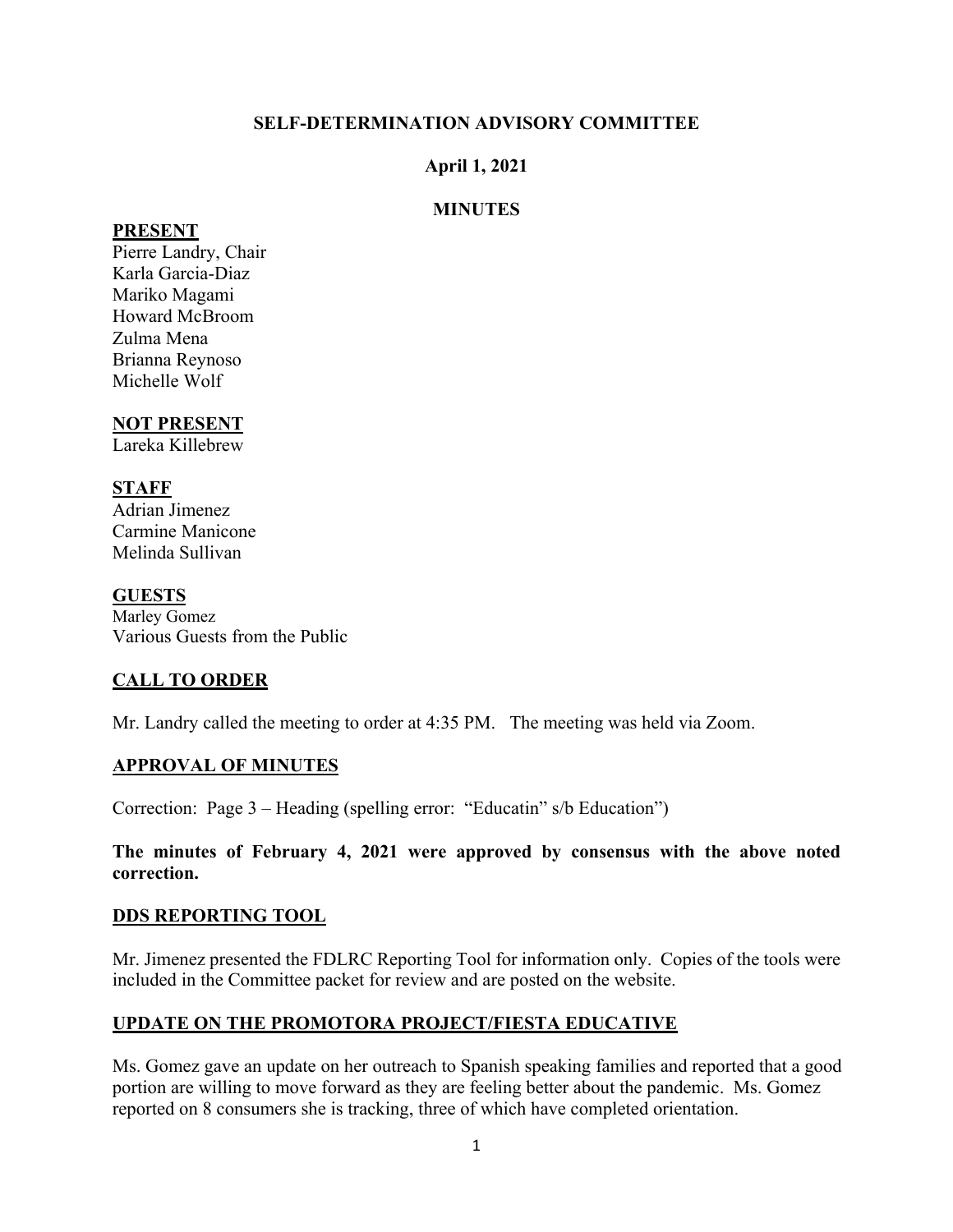#### **SDAC PROPOSAL FOR RECOMMENDED ACTIONS UPDATE**

Ms. Sullivan update the Committee on the following funding options for the SDAC Funding Directive for 2019-2020.

1) More individual coaching through the process ("handholding")

#### **NEEDS IDENTIFIED RECOMMENDATIONS TO FDLRC**

• **Extend the Promotora program**. (\$25,000 for another year)

. Update 1/7/21**:** Marley Gomez Gave An Update On Her Outreach To Spanish Speaking Families And Reported That A Good Portion Are Waiting For The Pandemic To Pass Before Moving Forward.

Update 2/4/21: After Continued Dialogue On Providing Self-Determination Information To Families And Coaching Them Through The Process, The Committee Agreed To Budget Up To \$2,500 To Purchase Scholarships For Families To Participate In SDP Workshops.

#### **Update 4/1/21**:

- (1) 25 Families were granted scholarships for the upcoming Disability Voices United (DVU) conference. 39 Lanterman staff will also be attending the DVU conference.
- (2) See agenda item "*Update On The Promotora Project/Fiesta Educative"* for update.
- **Hire a data analysis consultant.**  Work with the consultant to develop a data-needs plan, then use the part time contractor for regular monthly and ad hoc data analyses  $(\sim $1,500)$
- 2) Monthly reports with better data analysis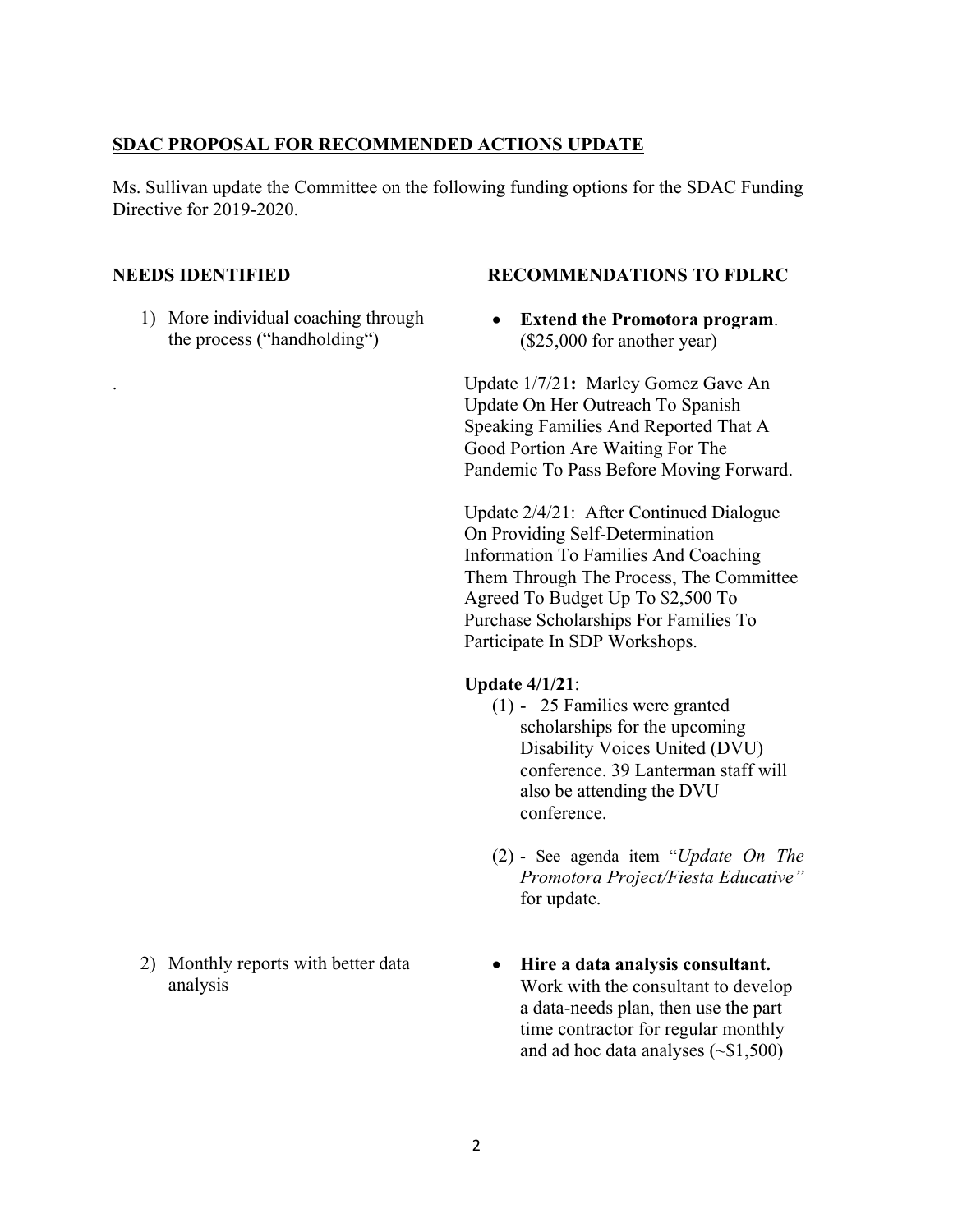Update 1/7/21**:** Ms. Sullivan is exploring the option of using an analysis consultant used by the Center.

Update 2/4/21: Ms. Sullivan is meeting with Linda Decon and will bring back information at the next meeting.

**Update 4/1/21**: Ms. Sullivan and Mr. Landry met with Linda Decon to begin discussions on a tool for improved data analysis.

3) Better access to IFs, PCP facilitators and FMSs

#### • **Contribute \$5,000 to support the Gott platform.**

Update 1/7/21: Cathy Gott and Mark Altieri gave an update on platform design. An estimated Beta Launch date is in May 2021.

Update 2/4/21: Cathy Gott advised the Committee that she will no longer need the contribution from the Center. The project is now receiving support from Mr. Altieri. Ms. Gott thanked the Committee for their continued support.

**Update: 4/1/21**: A portion of recommendation #3 is being used for recommendation #5.

- 4) Make SDAC meetings available to everyone
- **Offer translation into Spanish**  (\$3,600/12 mos.)
- Gauge the need for other translation services

 **Update 1/7/21:** Implemented

5) Improve training and orientations • **Develop training videos in** 

# **collaboration with other RCs**

Update 1/7/21: Ms. Sullivan is reaching out to NLARC and SGPRC to see if a partnership can be developed.